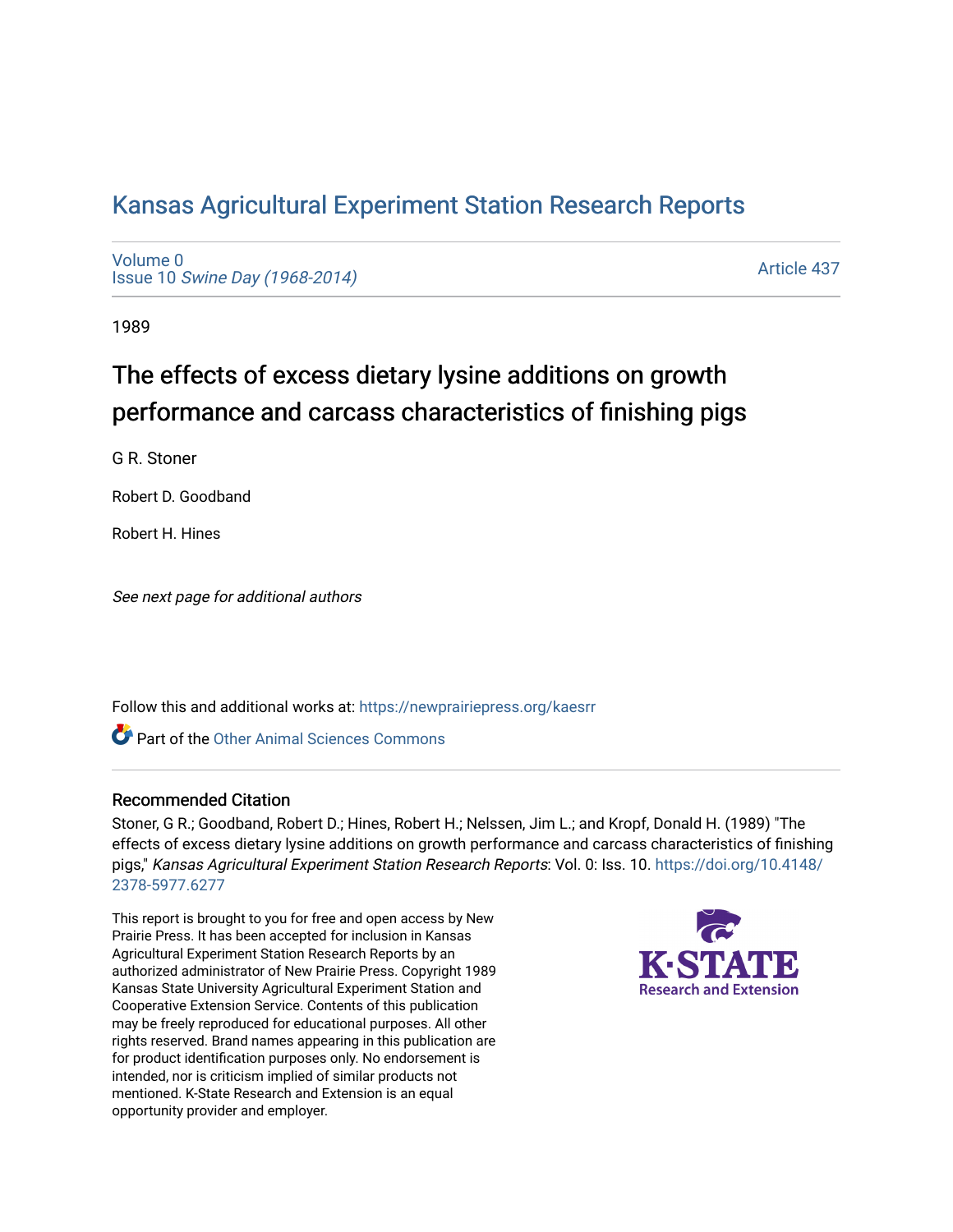# The effects of excess dietary lysine additions on growth performance and carcass characteristics of finishing pigs

## **Abstract**

Seventy-five barrows (initial wt 136 lb) were utilized to evaluate the effects of dietary lysine levels ranging from .6 to 1.4% on growth performance and carcass characteristics. Pigs were fed a pelleted cornsesame meal diet containing .6% lysine (17.7% crude protein) or diets containing .8, 1.0, 1.2, or 1.4% lysine provided by L-Iysine HCl. All other amino acids, vitamins, and minerals were calculated to be at least double the pig's requirement (NRC, 1988), to ensure that no nutrient other than lysine would limit performance. When the pen mean weight reached approximately 235 lb, six pigs per treatment were slaughtered, and carcass data were collected. Increasing dietary lysine level resulted in no differences in average daily gain, feed intake, or feed efficiency. Furthermore, increasing lysine level had no effect on longissimus muscle area, average backfat thickness, loin weight, kidney fat weight, or percentage muscle. However, pigs fed .8% lysine had slightly less backfat and greater percent muscle than pigs fed .6% lysine. These data indicate that dietary lysine additions above .6% do not improve growth performance of finishing barrows; however, increasing the lysine level to .8% may slightly improve carcass leanness.; Swine Day, Manhattan, KS, November 16, 1989

### Keywords

Swine day, 1989; Kansas Agricultural Experiment Station contribution; no. 90-163-S; Report of progress (Kansas State University. Agricultural Experiment Station and Cooperative Extension Service); 581; Swine; Lysine; Finishing pigs; Growth performance; Carcass traits

### Creative Commons License



This work is licensed under a [Creative Commons Attribution 4.0 License](https://creativecommons.org/licenses/by/4.0/).

### Authors

G R. Stoner, Robert D. Goodband, Robert H. Hines, Jim L. Nelssen, and Donald H. Kropf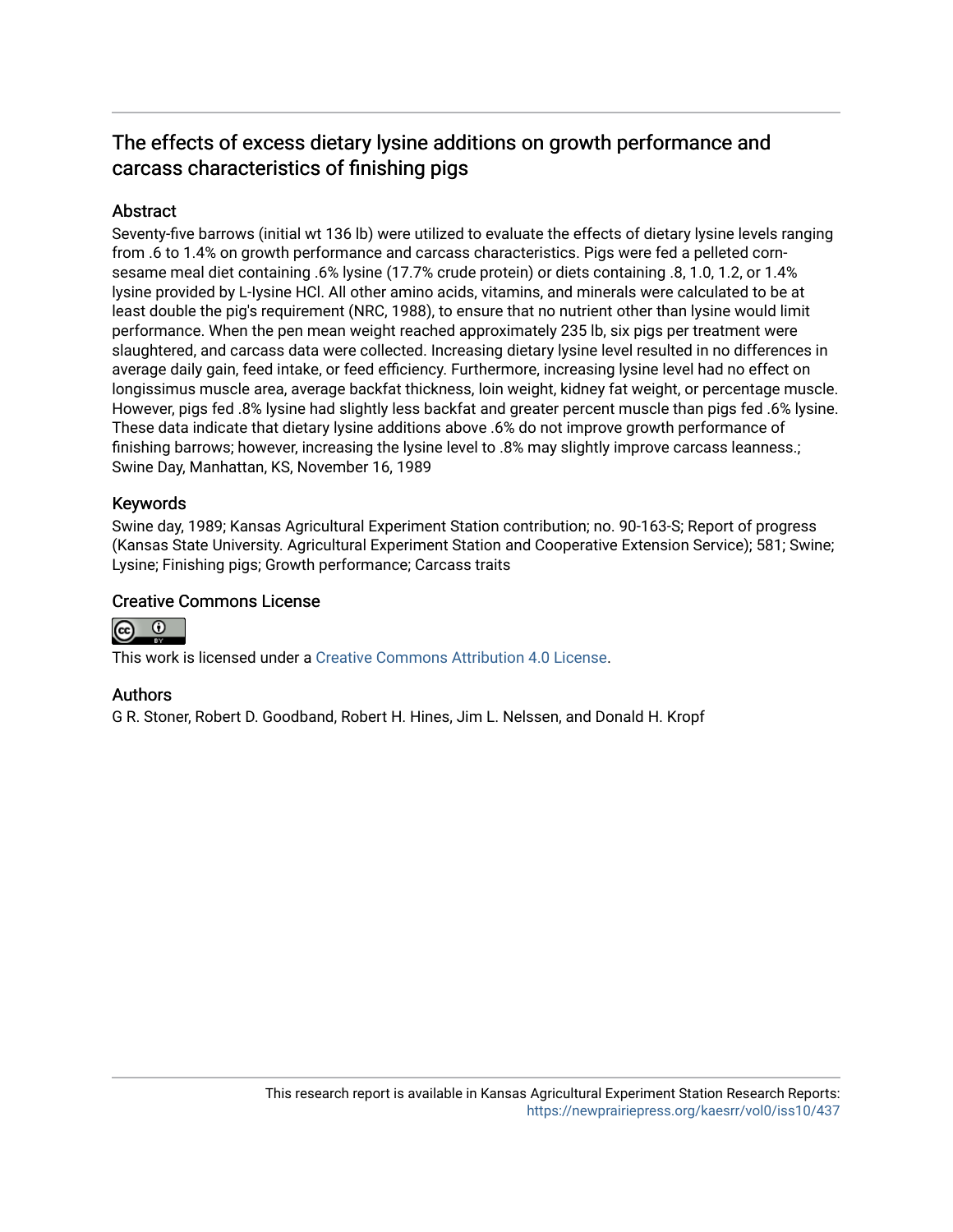

#### **Summary**

Seventy-five barrows (initial wt 136 lb) were utilized to evaluate the effects of dietary lysine levels ranging from .6 to 1.4% on growth performance and carcass characteristics. Pigs were fed a pelleted corn-sesame meal diet containing .6% lysine (17.7% crude protein) or diets containing 8, 1.0, 1.2, or 1.4% lysine provided by L-lysine HCl. All other amino acids, vitamins, and minerals were calculated to be at least double the pig's requirement (NRC, 1988), to ensure that no nutrient other than lysine would limit performance. When the pen mean weight reached approximately 235 lb, six pigs per treatment were slaughtered, and carcass data were collected. Increasing dietary lysine level resulted in no differences in average daily gain, feed intake, or feed efficiency. Furthermore, increasing lysine level had no effect on longissimus muscle area, average backfat thickness, loin weight, kidney fat weight, or percentage muscle. However, pigs fed .8% lysine had slightly less backfat and greater percent muscle than pigs fed .6% lysine. These data indicate that dietary lysine additions above .6% do not improve growth performance of finishing barrows; however, increasing the lysine level to  $.8\%$  may slightly improve carcass leanness.

(Key Words: Lysine, Finishing Pigs, Growth Performance, Carcass Traits.)

#### Introduction

Recently, we have reported that finishing pigs injected with porcine somatotropin require 30 to 32 g/d of lysine, which is equivalent to a diet containing 1.2% lysine. However, little information is available on the effects of these excess lysine levels on performance of noninjected finishing pigs. In order to determine if the response to added lysine is observed only in pST-treated pigs, we fed non-pST-treated pigs the same lysine levels used in our previous experiments.

#### **Experimental Procedures**

Seventy-five barrows, averaging 136 lb, were allotted to one of five dietary treatments based on initial weight and ancestry. There were three pigs per pen and five pens per treatment. Pigs were housed in an open-sided building in 4 ft  $\times$  16 ft pens. Pigs were fed a control diet (.6% lysine) or diets containing .8, 1.0, 1.2, or 1.4% lysine provided by L-lysine HCl (Table 1). All other amino acids, vitamins, and minerals were calculated to be in excess of the pig's requirement, so lysine would be the only limiting nutrient. When the mean weight per pen was 230 to 240 lb, six pigs per treatment were slaughtered for carcass data collection. Criteria of response included average daily gain (ADG), average daily feed intake (ADFI), feed efficiency (F/G), loin eye area, average backfat thickness, loin weight, kidney fat weight, and percentage muscle.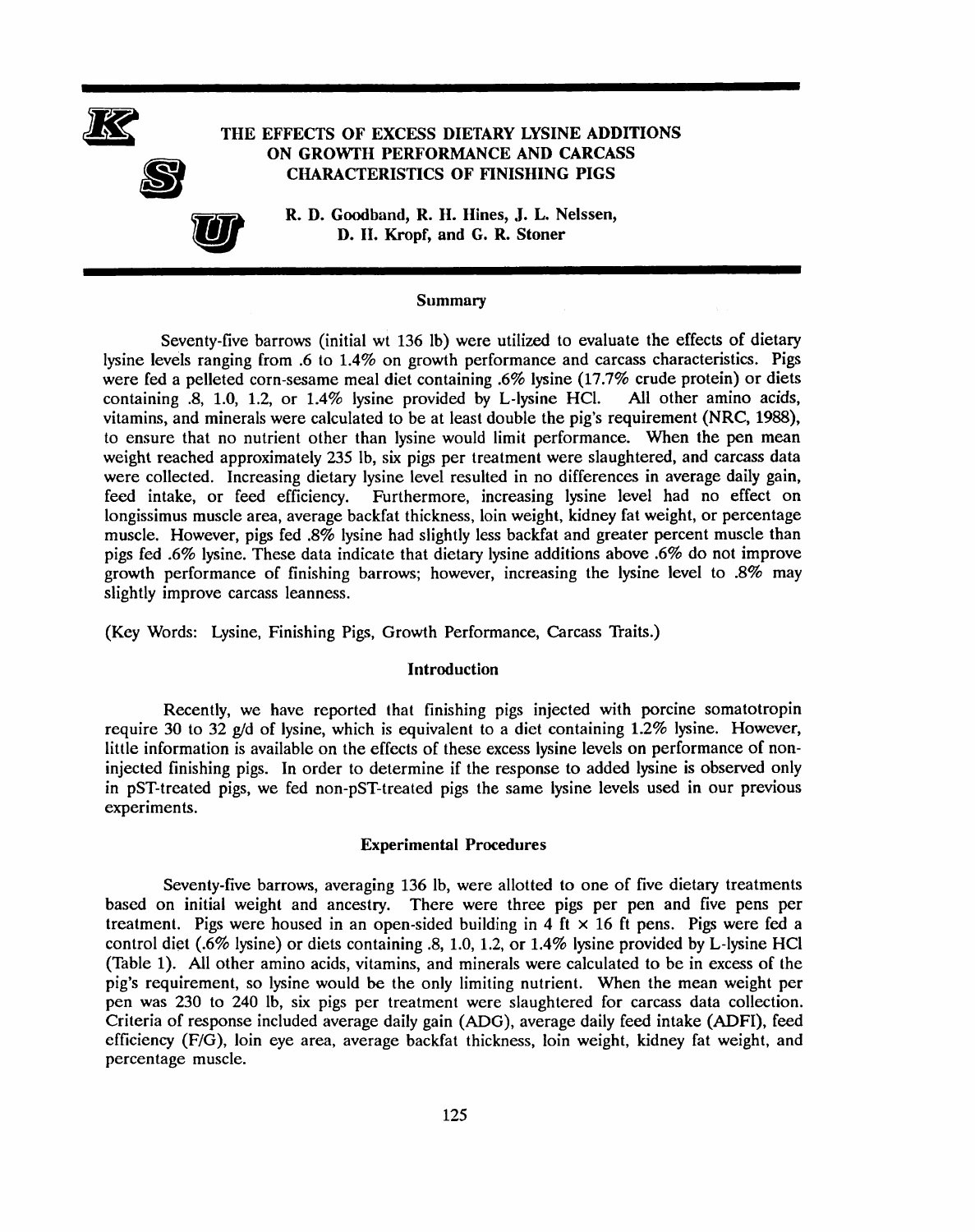Table 1. Diet Composition<sup>a</sup>

| Ingredient                        | Percentage |
|-----------------------------------|------------|
| Corn                              | 62.25      |
| Sesame meal                       | 23.40      |
| Soybean meal (44%)                | 5.00       |
| Soybean oil                       | 5.00       |
| Monocalcium phosphate             | 1.29       |
| Limestone                         | .68        |
| <b>Salt</b>                       | .50        |
| Trace mineral premix <sup>b</sup> | .20        |
| Vitamin premix <sup>c</sup>       | .50        |
| Selenium premix <sup>d</sup>      | .05        |
| Threonine                         | .10        |
| Sucrose/L-lysine HCle             | 1.03       |
|                                   | 100.00     |

<sup>a</sup>Analyzed values were 17.7% crude protein, .6% lysine, .82% threonine, .25% tryptophan, 1.0% calcium, and .8% phosphorus.

<sup>b</sup>Contained 5.5% Mn, 10.0% Fe, 1.1% Cu, 20.0% Zn, .15% I, and .1% Co.

<sup>c</sup>Each lb of premix contained the following: vitamin A 800,000 IU, vitamin D 60,000 IU, vitamin E 4,000 IU, riboflavin 900 mg, d-pantothenic acid 24.0 g, choline chloride 92.2 g, niacin 5.0 g,  $B_{12}$  4.4 mg, menadione dimethylpyrimidinol bisulfate 331 mg.

<sup>d</sup>Contained 90 mg Se/lb premix.

<sup>e</sup>Sucrose was replaced by L-lysine HCl to provide dietary lysine levels of .8, 1.0, 1.2, and 1.4%.

#### **Results and Discussion**

Increasing levels of dietary lysine resulted in no improvements  $(P > .50)$  in growth performance or carcass criteria evaluated (Table 2). However, there was a slight decrease in backfat thickness and an increase in longissimus muscle area and percentage muscle as lysine level was increased from .6 to .8%. These data confirm previous research demonstrating that the pig's lysine requirement for maximum carcass leanness is slightly greater than that required to promote maximum growth and feed conversion. These data also indicate that the 30% increases in ADG and F/G and 50% reductions in carcass fat content observed previously were a direct response of pST increasing the pig's lysine requirement, rather than simply a response to added lysine.